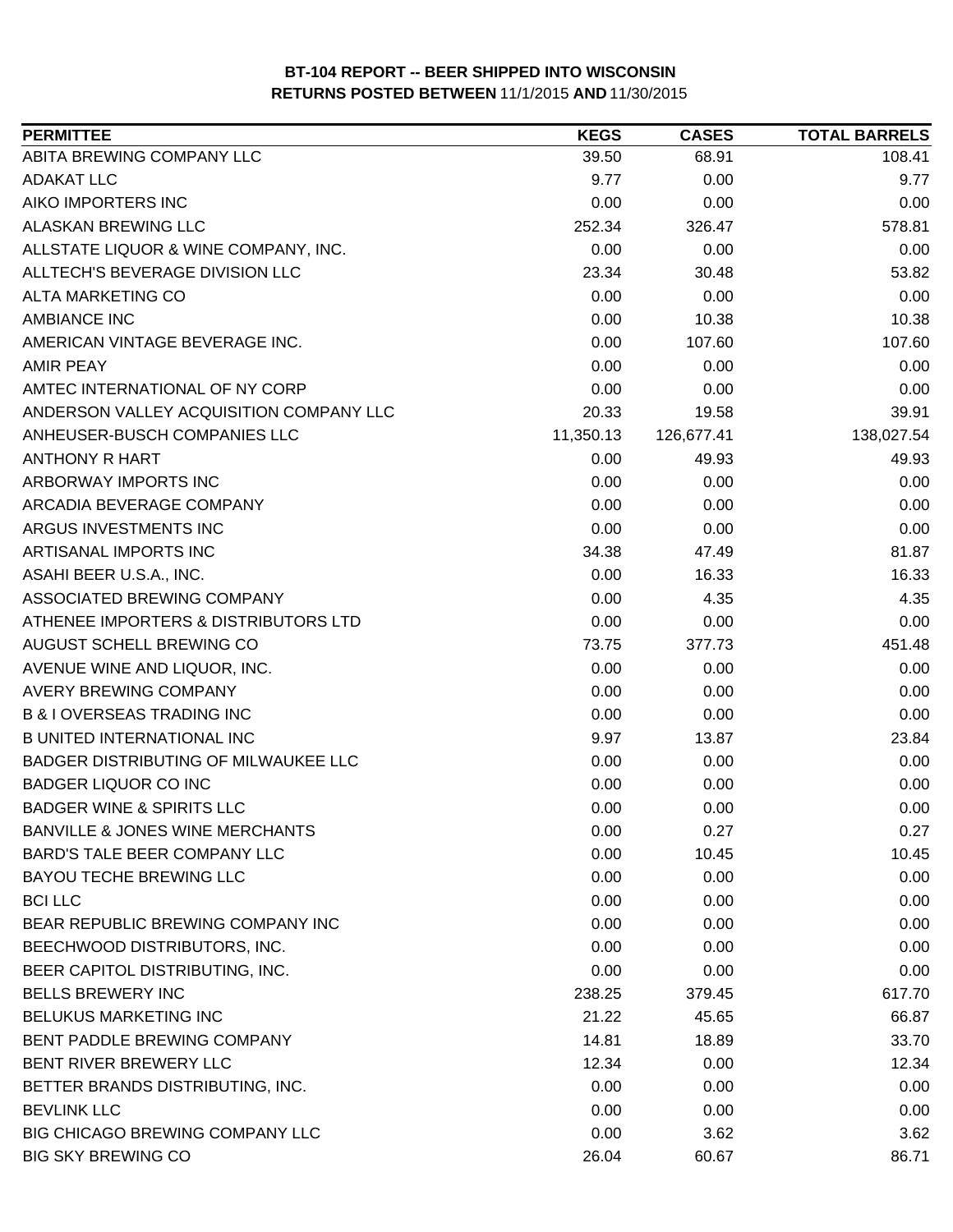| <b>PERMITTEE</b>                     | <b>KEGS</b> | <b>CASES</b> | <b>TOTAL BARRELS</b> |
|--------------------------------------|-------------|--------------|----------------------|
| BIG WOOD BREWERY LLC                 | 0.00        | 0.00         | 0.00                 |
| BILL'S DISTRIBUTING, LTD.            | 0.00        | 0.00         | 0.00                 |
| <b>BINDING BRAUEREI USA INC</b>      | 20.45       | 4.27         | 24.72                |
| <b>BLACK LIST BEER LLC</b>           | 0.17        | 1.22         | 1.39                 |
| <b>BLUME BRAUHAUS LLC</b>            | 0.00        | 0.00         | 0.00                 |
| <b>BOSTON BEER CORPORATION</b>       | 587.82      | 2,360.29     | 2,948.11             |
| <b>BOULDER BEER INC</b>              | 20.00       | 5.22         | 25.22                |
| BRECKENRIDGE BREWERY LLC             | 32.41       | 105.40       | 137.81               |
| <b>BRIAN EWING</b>                   | 12.60       | 28.44        | 41.04                |
| <b>BROWN-FORMAN CORPORATION</b>      | 0.00        | 23.23        | 23.23                |
| <b>BURNING BROTHERS BREWING LLC</b>  | 0.00        | 0.00         | 0.00                 |
| C.J.W., INC.                         | 0.00        | 0.00         | 0.00                 |
| CANAL STREET BREWING CO LLC          | 168.00      | 538.86       | 706.86               |
| CAPITOL-HUSTING COMPANY, INC.        | 0.00        | 0.00         | 0.00                 |
| CARRIAGE HOUSE IMPORTS, LTD.         | 0.00        | 104.87       | 104.87               |
| CASTLE DANGER BREWING CO LLC         | 0.00        | 6.52         | 6.52                 |
| CENTRAL BEER DISTRIBUTORS, INC.      | 0.00        | 0.00         | 0.00                 |
| CENTRAL BEER IMPORT & EXPORT INC     | 0.00        | 0.00         | 0.00                 |
| CHAMPAIGN COUNTY BREWING COMPANY LLC | 0.00        | 0.00         | 0.00                 |
| CHAS A BERNICK INC                   | 1.51        | 2.43         | 3.94                 |
| CHATHAM IMPORTS INC                  | 0.00        | 0.00         | 0.00                 |
| <b>CISCO BREWERS INC</b>             | 0.00        | 0.00         | 0.00                 |
| <b>CLASSIC BREWING COMPANY</b>       | 0.00        | 0.00         | 0.00                 |
| COLD SPRING BREWING COMPANY          | 0.00        | 0.00         | 0.00                 |
| COLLEAGUES OF BEER INC               | 0.00        | 0.00         | 0.00                 |
| <b>COMEBACK BREWING INC</b>          | 0.00        | 0.00         | 0.00                 |
| <b>CORONADO BREWING COMPANY INC</b>  | 19.32       | 18.04        | 37.36                |
| <b>CRAFT BREW ALLIANCE INC</b>       | 0.00        | 0.00         | 0.00                 |
| <b>CROWN IMPORTS LLC</b>             | 0.00        | 10,869.79    | 10,869.79            |
| D&V INTERNATIONAL INC                | 16.77       | 27.23        | 44.00                |
| DEAN DISTRIBUTING, INC.              | 0.00        | 0.00         | 0.00                 |
| DEAN DISTRIBUTING, INC.              | 0.00        | 0.00         | 0.00                 |
| DESCHUTES BREWERY INC                | 141.83      | 246.20       | 388.03               |
| <b>DESTIHL HOLDINGS LLC</b>          | 5.16        | 14.52        | 19.68                |
| DETROIT RIVERTOWN BREWING LLC        | 3.34        | 36.58        | 39.92                |
| <b>DIAGEO - GUINNESS USA INC.</b>    | 571.87      | 1,981.64     | 2,553.51             |
| DISCOUNT LIQUOR, INC.                | 0.00        | 0.00         | 0.00                 |
| DOANE DISTRIBUTING, INC.             | 0.00        | 0.00         | 0.00                 |
| DOGFISH HEAD CRAFT BREWERY LLC       | 50.66       | 211.61       | 262.27               |
| DOLCE BEVERAGE GROUP LLC             | 0.00        | 0.00         | 0.00                 |
| <b>DOYNA LTD</b>                     | 0.00        | 0.00         | 0.00                 |
| DUVEL MOORTGAT USA LTD               | 18.79       | 55.87        | 74.66                |
| E & J GALLO WINERY                   | 0.00        | 80.42        | 80.42                |
|                                      |             |              |                      |
| EASTERN LIQUORS USA INC              | 0.00        | 0.00         | 0.00                 |
| EINSTOK BEER COMPANY LP              | 0.00        | 0.00         | 0.00                 |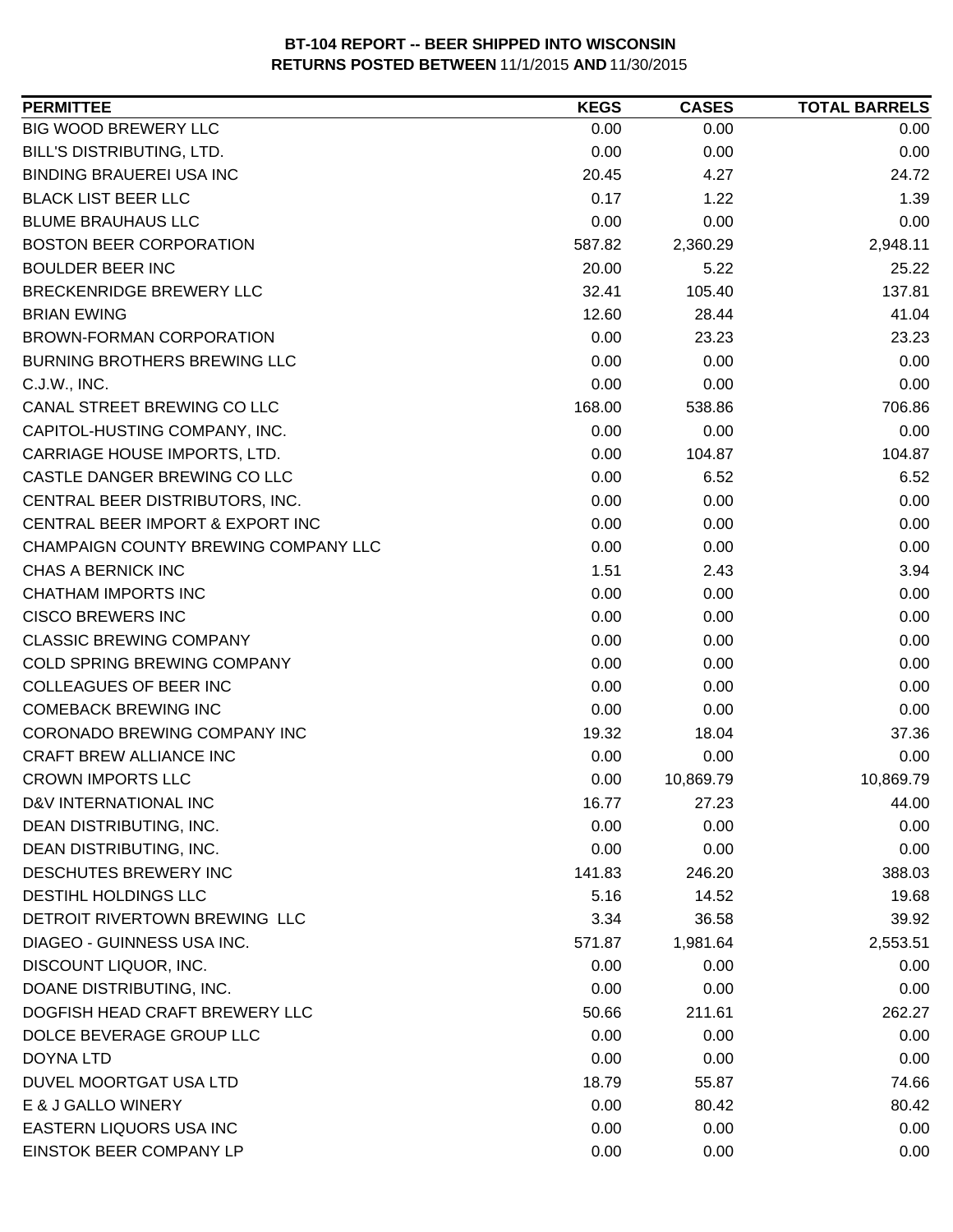| EL DORADO BEVERAGE CO<br>11.20<br>0.00<br>11.20<br><b>EUROBREW INC</b><br>0.00<br>8.19<br>8.19<br>FABIANO BROTHERS - WISCONSIN LLC<br>0.00<br>0.00<br>0.00<br>FEDERATION OF BEER INC<br>0.00<br>5.62<br>5.62<br>FINCH'S BEER COMPANY LLC<br>0.00<br>0.00<br>0.00<br>FIRESTONE WALKER LLC<br>0.00<br>0.00<br>0.00<br>FLANIGAN DISTRIBUTING OF DOOR COUNTY, INC.<br>0.00<br>0.00<br>0.00<br>FLAT EARTH HOLDINGS LLC<br>0.00<br>0.00<br>0.00<br>FLYING DOG BREWERY LLLP<br>22.83<br>101.22<br>78.39<br>FOUR SEASONS BEER DISTRIBUTORS INC<br>0.00<br>0.00<br>0.00<br>FOUR SIDES IMPORT COMPANY<br>0.00<br>0.00<br>0.00<br>0.00<br>FRANK BEER DISTRIBUTORS, INC.<br>0.00<br>0.00<br>0.00<br>0.00<br>FRANK BEER SOUTH LLC<br>0.00<br>FRANKENMUTH BREWING COMPANY<br>0.00<br>0.00<br>0.00<br>FRED R KARM JR<br>0.00<br>4.22<br>4.22<br>FULTON STREET BREWERY LLC<br>0.00<br>0.00<br>0.00<br>0.00<br><b>G K SKAGGS INC</b><br>0.00<br>0.00<br><b>GALENA BREWING COMPANY INC</b><br>0.00<br>0.00<br>0.00<br><b>GARY'S CORPORATION OF OAK CREEK</b><br>0.00<br>0.00<br>0.00<br>0.00<br><b>GB SALES MILWAUKEE, INC.</b><br>0.00<br>0.00<br><b>GELOSO BEVERAGE GROUP LLC</b><br>0.00<br>0.00<br>0.00<br>GENERAL BEER DISTRIBUTORS CO.<br>0.00<br>0.00<br>0.00<br>GENERAL BEER-NORTHEAST INC<br>0.00<br>0.00<br>0.00<br>GENERAL BEER-NORTHEAST INC<br>0.00<br>0.00<br>0.00<br>0.00<br>0.00<br>0.00<br>GENERAL BEER-NORTHWEST, INC.<br>GENERAL BEER-NORTHWEST, INC.<br>0.00<br>0.00<br>0.00<br>GENERAL BEVERAGE SALES CO- OSHKOSH<br>0.00<br>0.00<br>0.00<br>GENERAL BEVERAGE SALES CO.<br>0.00<br>0.00<br>0.00<br>GENERAL BEVERAGE SALES CO.- MILWAUKEE<br>0.00<br>0.00<br>0.00<br><b>GFBC INC</b><br>0.00<br>0.00<br>0.00<br>0.00<br>0.00<br>0.00<br><b>GLOBAL VILLAGE IMPORTS LLC</b><br><b>GREGORY S HARDMAN</b><br>0.00<br>0.00<br>0.00<br><b>GTBC LLC</b><br>0.00<br>0.00<br>0.00<br>H C FOODS CO LTD<br>0.00<br>0.00<br>0.00<br><b>HALES ALES LTD</b><br>0.00<br>0.00<br>0.00<br>HARVEST MOON BREWING LLP<br>0.00<br>0.00<br>0.00<br>HEINEKEN USA INCORPORATED<br>177.50<br>4,389.60<br>4,567.10<br>HENDRICKS BEVERAGE, INC.<br>0.00<br>0.00<br>0.00<br>HIGH COUNTRY BREWERY INC<br>0.00<br>5.26<br>5.26<br><b>HOME BREW MART INC</b><br>74.66<br>120.88<br>195.54<br><b>ILLUMINATED BREW WORKS LLC</b><br>0.00<br>0.00<br>0.00<br><b>ILLYRIAN IMPORT INC</b><br>0.00<br>5.37<br>5.37<br><b>INDEED BREWING COMPANY LLC</b><br>0.00<br>3.49<br>3.49<br><b>INDIAN PEAKS BREWING COMPANY</b><br>51.50<br>155.03<br>206.53<br>INDIAN RIVER BEVERAGE CORPORATION<br>0.00<br>0.00<br>0.00 | <b>PERMITTEE</b> | <b>KEGS</b> | <b>CASES</b> | <b>TOTAL BARRELS</b> |
|-------------------------------------------------------------------------------------------------------------------------------------------------------------------------------------------------------------------------------------------------------------------------------------------------------------------------------------------------------------------------------------------------------------------------------------------------------------------------------------------------------------------------------------------------------------------------------------------------------------------------------------------------------------------------------------------------------------------------------------------------------------------------------------------------------------------------------------------------------------------------------------------------------------------------------------------------------------------------------------------------------------------------------------------------------------------------------------------------------------------------------------------------------------------------------------------------------------------------------------------------------------------------------------------------------------------------------------------------------------------------------------------------------------------------------------------------------------------------------------------------------------------------------------------------------------------------------------------------------------------------------------------------------------------------------------------------------------------------------------------------------------------------------------------------------------------------------------------------------------------------------------------------------------------------------------------------------------------------------------------------------------------------------------------------------------------------------------------------------------------------------------------------------------------------------------------------------------------------------------------------------------------------------------------------------------------------------------------------------------------------------------------------------------------------------------------------------------------------------------------------------------------------------------------------------------------------------|------------------|-------------|--------------|----------------------|
|                                                                                                                                                                                                                                                                                                                                                                                                                                                                                                                                                                                                                                                                                                                                                                                                                                                                                                                                                                                                                                                                                                                                                                                                                                                                                                                                                                                                                                                                                                                                                                                                                                                                                                                                                                                                                                                                                                                                                                                                                                                                                                                                                                                                                                                                                                                                                                                                                                                                                                                                                                               |                  |             |              |                      |
|                                                                                                                                                                                                                                                                                                                                                                                                                                                                                                                                                                                                                                                                                                                                                                                                                                                                                                                                                                                                                                                                                                                                                                                                                                                                                                                                                                                                                                                                                                                                                                                                                                                                                                                                                                                                                                                                                                                                                                                                                                                                                                                                                                                                                                                                                                                                                                                                                                                                                                                                                                               |                  |             |              |                      |
|                                                                                                                                                                                                                                                                                                                                                                                                                                                                                                                                                                                                                                                                                                                                                                                                                                                                                                                                                                                                                                                                                                                                                                                                                                                                                                                                                                                                                                                                                                                                                                                                                                                                                                                                                                                                                                                                                                                                                                                                                                                                                                                                                                                                                                                                                                                                                                                                                                                                                                                                                                               |                  |             |              |                      |
|                                                                                                                                                                                                                                                                                                                                                                                                                                                                                                                                                                                                                                                                                                                                                                                                                                                                                                                                                                                                                                                                                                                                                                                                                                                                                                                                                                                                                                                                                                                                                                                                                                                                                                                                                                                                                                                                                                                                                                                                                                                                                                                                                                                                                                                                                                                                                                                                                                                                                                                                                                               |                  |             |              |                      |
|                                                                                                                                                                                                                                                                                                                                                                                                                                                                                                                                                                                                                                                                                                                                                                                                                                                                                                                                                                                                                                                                                                                                                                                                                                                                                                                                                                                                                                                                                                                                                                                                                                                                                                                                                                                                                                                                                                                                                                                                                                                                                                                                                                                                                                                                                                                                                                                                                                                                                                                                                                               |                  |             |              |                      |
|                                                                                                                                                                                                                                                                                                                                                                                                                                                                                                                                                                                                                                                                                                                                                                                                                                                                                                                                                                                                                                                                                                                                                                                                                                                                                                                                                                                                                                                                                                                                                                                                                                                                                                                                                                                                                                                                                                                                                                                                                                                                                                                                                                                                                                                                                                                                                                                                                                                                                                                                                                               |                  |             |              |                      |
|                                                                                                                                                                                                                                                                                                                                                                                                                                                                                                                                                                                                                                                                                                                                                                                                                                                                                                                                                                                                                                                                                                                                                                                                                                                                                                                                                                                                                                                                                                                                                                                                                                                                                                                                                                                                                                                                                                                                                                                                                                                                                                                                                                                                                                                                                                                                                                                                                                                                                                                                                                               |                  |             |              |                      |
|                                                                                                                                                                                                                                                                                                                                                                                                                                                                                                                                                                                                                                                                                                                                                                                                                                                                                                                                                                                                                                                                                                                                                                                                                                                                                                                                                                                                                                                                                                                                                                                                                                                                                                                                                                                                                                                                                                                                                                                                                                                                                                                                                                                                                                                                                                                                                                                                                                                                                                                                                                               |                  |             |              |                      |
|                                                                                                                                                                                                                                                                                                                                                                                                                                                                                                                                                                                                                                                                                                                                                                                                                                                                                                                                                                                                                                                                                                                                                                                                                                                                                                                                                                                                                                                                                                                                                                                                                                                                                                                                                                                                                                                                                                                                                                                                                                                                                                                                                                                                                                                                                                                                                                                                                                                                                                                                                                               |                  |             |              |                      |
|                                                                                                                                                                                                                                                                                                                                                                                                                                                                                                                                                                                                                                                                                                                                                                                                                                                                                                                                                                                                                                                                                                                                                                                                                                                                                                                                                                                                                                                                                                                                                                                                                                                                                                                                                                                                                                                                                                                                                                                                                                                                                                                                                                                                                                                                                                                                                                                                                                                                                                                                                                               |                  |             |              |                      |
|                                                                                                                                                                                                                                                                                                                                                                                                                                                                                                                                                                                                                                                                                                                                                                                                                                                                                                                                                                                                                                                                                                                                                                                                                                                                                                                                                                                                                                                                                                                                                                                                                                                                                                                                                                                                                                                                                                                                                                                                                                                                                                                                                                                                                                                                                                                                                                                                                                                                                                                                                                               |                  |             |              |                      |
|                                                                                                                                                                                                                                                                                                                                                                                                                                                                                                                                                                                                                                                                                                                                                                                                                                                                                                                                                                                                                                                                                                                                                                                                                                                                                                                                                                                                                                                                                                                                                                                                                                                                                                                                                                                                                                                                                                                                                                                                                                                                                                                                                                                                                                                                                                                                                                                                                                                                                                                                                                               |                  |             |              |                      |
|                                                                                                                                                                                                                                                                                                                                                                                                                                                                                                                                                                                                                                                                                                                                                                                                                                                                                                                                                                                                                                                                                                                                                                                                                                                                                                                                                                                                                                                                                                                                                                                                                                                                                                                                                                                                                                                                                                                                                                                                                                                                                                                                                                                                                                                                                                                                                                                                                                                                                                                                                                               |                  |             |              |                      |
|                                                                                                                                                                                                                                                                                                                                                                                                                                                                                                                                                                                                                                                                                                                                                                                                                                                                                                                                                                                                                                                                                                                                                                                                                                                                                                                                                                                                                                                                                                                                                                                                                                                                                                                                                                                                                                                                                                                                                                                                                                                                                                                                                                                                                                                                                                                                                                                                                                                                                                                                                                               |                  |             |              |                      |
|                                                                                                                                                                                                                                                                                                                                                                                                                                                                                                                                                                                                                                                                                                                                                                                                                                                                                                                                                                                                                                                                                                                                                                                                                                                                                                                                                                                                                                                                                                                                                                                                                                                                                                                                                                                                                                                                                                                                                                                                                                                                                                                                                                                                                                                                                                                                                                                                                                                                                                                                                                               |                  |             |              |                      |
|                                                                                                                                                                                                                                                                                                                                                                                                                                                                                                                                                                                                                                                                                                                                                                                                                                                                                                                                                                                                                                                                                                                                                                                                                                                                                                                                                                                                                                                                                                                                                                                                                                                                                                                                                                                                                                                                                                                                                                                                                                                                                                                                                                                                                                                                                                                                                                                                                                                                                                                                                                               |                  |             |              |                      |
|                                                                                                                                                                                                                                                                                                                                                                                                                                                                                                                                                                                                                                                                                                                                                                                                                                                                                                                                                                                                                                                                                                                                                                                                                                                                                                                                                                                                                                                                                                                                                                                                                                                                                                                                                                                                                                                                                                                                                                                                                                                                                                                                                                                                                                                                                                                                                                                                                                                                                                                                                                               |                  |             |              |                      |
|                                                                                                                                                                                                                                                                                                                                                                                                                                                                                                                                                                                                                                                                                                                                                                                                                                                                                                                                                                                                                                                                                                                                                                                                                                                                                                                                                                                                                                                                                                                                                                                                                                                                                                                                                                                                                                                                                                                                                                                                                                                                                                                                                                                                                                                                                                                                                                                                                                                                                                                                                                               |                  |             |              |                      |
|                                                                                                                                                                                                                                                                                                                                                                                                                                                                                                                                                                                                                                                                                                                                                                                                                                                                                                                                                                                                                                                                                                                                                                                                                                                                                                                                                                                                                                                                                                                                                                                                                                                                                                                                                                                                                                                                                                                                                                                                                                                                                                                                                                                                                                                                                                                                                                                                                                                                                                                                                                               |                  |             |              |                      |
|                                                                                                                                                                                                                                                                                                                                                                                                                                                                                                                                                                                                                                                                                                                                                                                                                                                                                                                                                                                                                                                                                                                                                                                                                                                                                                                                                                                                                                                                                                                                                                                                                                                                                                                                                                                                                                                                                                                                                                                                                                                                                                                                                                                                                                                                                                                                                                                                                                                                                                                                                                               |                  |             |              |                      |
|                                                                                                                                                                                                                                                                                                                                                                                                                                                                                                                                                                                                                                                                                                                                                                                                                                                                                                                                                                                                                                                                                                                                                                                                                                                                                                                                                                                                                                                                                                                                                                                                                                                                                                                                                                                                                                                                                                                                                                                                                                                                                                                                                                                                                                                                                                                                                                                                                                                                                                                                                                               |                  |             |              |                      |
|                                                                                                                                                                                                                                                                                                                                                                                                                                                                                                                                                                                                                                                                                                                                                                                                                                                                                                                                                                                                                                                                                                                                                                                                                                                                                                                                                                                                                                                                                                                                                                                                                                                                                                                                                                                                                                                                                                                                                                                                                                                                                                                                                                                                                                                                                                                                                                                                                                                                                                                                                                               |                  |             |              |                      |
|                                                                                                                                                                                                                                                                                                                                                                                                                                                                                                                                                                                                                                                                                                                                                                                                                                                                                                                                                                                                                                                                                                                                                                                                                                                                                                                                                                                                                                                                                                                                                                                                                                                                                                                                                                                                                                                                                                                                                                                                                                                                                                                                                                                                                                                                                                                                                                                                                                                                                                                                                                               |                  |             |              |                      |
|                                                                                                                                                                                                                                                                                                                                                                                                                                                                                                                                                                                                                                                                                                                                                                                                                                                                                                                                                                                                                                                                                                                                                                                                                                                                                                                                                                                                                                                                                                                                                                                                                                                                                                                                                                                                                                                                                                                                                                                                                                                                                                                                                                                                                                                                                                                                                                                                                                                                                                                                                                               |                  |             |              |                      |
|                                                                                                                                                                                                                                                                                                                                                                                                                                                                                                                                                                                                                                                                                                                                                                                                                                                                                                                                                                                                                                                                                                                                                                                                                                                                                                                                                                                                                                                                                                                                                                                                                                                                                                                                                                                                                                                                                                                                                                                                                                                                                                                                                                                                                                                                                                                                                                                                                                                                                                                                                                               |                  |             |              |                      |
|                                                                                                                                                                                                                                                                                                                                                                                                                                                                                                                                                                                                                                                                                                                                                                                                                                                                                                                                                                                                                                                                                                                                                                                                                                                                                                                                                                                                                                                                                                                                                                                                                                                                                                                                                                                                                                                                                                                                                                                                                                                                                                                                                                                                                                                                                                                                                                                                                                                                                                                                                                               |                  |             |              |                      |
|                                                                                                                                                                                                                                                                                                                                                                                                                                                                                                                                                                                                                                                                                                                                                                                                                                                                                                                                                                                                                                                                                                                                                                                                                                                                                                                                                                                                                                                                                                                                                                                                                                                                                                                                                                                                                                                                                                                                                                                                                                                                                                                                                                                                                                                                                                                                                                                                                                                                                                                                                                               |                  |             |              |                      |
|                                                                                                                                                                                                                                                                                                                                                                                                                                                                                                                                                                                                                                                                                                                                                                                                                                                                                                                                                                                                                                                                                                                                                                                                                                                                                                                                                                                                                                                                                                                                                                                                                                                                                                                                                                                                                                                                                                                                                                                                                                                                                                                                                                                                                                                                                                                                                                                                                                                                                                                                                                               |                  |             |              |                      |
|                                                                                                                                                                                                                                                                                                                                                                                                                                                                                                                                                                                                                                                                                                                                                                                                                                                                                                                                                                                                                                                                                                                                                                                                                                                                                                                                                                                                                                                                                                                                                                                                                                                                                                                                                                                                                                                                                                                                                                                                                                                                                                                                                                                                                                                                                                                                                                                                                                                                                                                                                                               |                  |             |              |                      |
|                                                                                                                                                                                                                                                                                                                                                                                                                                                                                                                                                                                                                                                                                                                                                                                                                                                                                                                                                                                                                                                                                                                                                                                                                                                                                                                                                                                                                                                                                                                                                                                                                                                                                                                                                                                                                                                                                                                                                                                                                                                                                                                                                                                                                                                                                                                                                                                                                                                                                                                                                                               |                  |             |              |                      |
|                                                                                                                                                                                                                                                                                                                                                                                                                                                                                                                                                                                                                                                                                                                                                                                                                                                                                                                                                                                                                                                                                                                                                                                                                                                                                                                                                                                                                                                                                                                                                                                                                                                                                                                                                                                                                                                                                                                                                                                                                                                                                                                                                                                                                                                                                                                                                                                                                                                                                                                                                                               |                  |             |              |                      |
|                                                                                                                                                                                                                                                                                                                                                                                                                                                                                                                                                                                                                                                                                                                                                                                                                                                                                                                                                                                                                                                                                                                                                                                                                                                                                                                                                                                                                                                                                                                                                                                                                                                                                                                                                                                                                                                                                                                                                                                                                                                                                                                                                                                                                                                                                                                                                                                                                                                                                                                                                                               |                  |             |              |                      |
|                                                                                                                                                                                                                                                                                                                                                                                                                                                                                                                                                                                                                                                                                                                                                                                                                                                                                                                                                                                                                                                                                                                                                                                                                                                                                                                                                                                                                                                                                                                                                                                                                                                                                                                                                                                                                                                                                                                                                                                                                                                                                                                                                                                                                                                                                                                                                                                                                                                                                                                                                                               |                  |             |              |                      |
|                                                                                                                                                                                                                                                                                                                                                                                                                                                                                                                                                                                                                                                                                                                                                                                                                                                                                                                                                                                                                                                                                                                                                                                                                                                                                                                                                                                                                                                                                                                                                                                                                                                                                                                                                                                                                                                                                                                                                                                                                                                                                                                                                                                                                                                                                                                                                                                                                                                                                                                                                                               |                  |             |              |                      |
|                                                                                                                                                                                                                                                                                                                                                                                                                                                                                                                                                                                                                                                                                                                                                                                                                                                                                                                                                                                                                                                                                                                                                                                                                                                                                                                                                                                                                                                                                                                                                                                                                                                                                                                                                                                                                                                                                                                                                                                                                                                                                                                                                                                                                                                                                                                                                                                                                                                                                                                                                                               |                  |             |              |                      |
|                                                                                                                                                                                                                                                                                                                                                                                                                                                                                                                                                                                                                                                                                                                                                                                                                                                                                                                                                                                                                                                                                                                                                                                                                                                                                                                                                                                                                                                                                                                                                                                                                                                                                                                                                                                                                                                                                                                                                                                                                                                                                                                                                                                                                                                                                                                                                                                                                                                                                                                                                                               |                  |             |              |                      |
|                                                                                                                                                                                                                                                                                                                                                                                                                                                                                                                                                                                                                                                                                                                                                                                                                                                                                                                                                                                                                                                                                                                                                                                                                                                                                                                                                                                                                                                                                                                                                                                                                                                                                                                                                                                                                                                                                                                                                                                                                                                                                                                                                                                                                                                                                                                                                                                                                                                                                                                                                                               |                  |             |              |                      |
|                                                                                                                                                                                                                                                                                                                                                                                                                                                                                                                                                                                                                                                                                                                                                                                                                                                                                                                                                                                                                                                                                                                                                                                                                                                                                                                                                                                                                                                                                                                                                                                                                                                                                                                                                                                                                                                                                                                                                                                                                                                                                                                                                                                                                                                                                                                                                                                                                                                                                                                                                                               |                  |             |              |                      |
|                                                                                                                                                                                                                                                                                                                                                                                                                                                                                                                                                                                                                                                                                                                                                                                                                                                                                                                                                                                                                                                                                                                                                                                                                                                                                                                                                                                                                                                                                                                                                                                                                                                                                                                                                                                                                                                                                                                                                                                                                                                                                                                                                                                                                                                                                                                                                                                                                                                                                                                                                                               |                  |             |              |                      |
|                                                                                                                                                                                                                                                                                                                                                                                                                                                                                                                                                                                                                                                                                                                                                                                                                                                                                                                                                                                                                                                                                                                                                                                                                                                                                                                                                                                                                                                                                                                                                                                                                                                                                                                                                                                                                                                                                                                                                                                                                                                                                                                                                                                                                                                                                                                                                                                                                                                                                                                                                                               |                  |             |              |                      |
|                                                                                                                                                                                                                                                                                                                                                                                                                                                                                                                                                                                                                                                                                                                                                                                                                                                                                                                                                                                                                                                                                                                                                                                                                                                                                                                                                                                                                                                                                                                                                                                                                                                                                                                                                                                                                                                                                                                                                                                                                                                                                                                                                                                                                                                                                                                                                                                                                                                                                                                                                                               |                  |             |              |                      |
|                                                                                                                                                                                                                                                                                                                                                                                                                                                                                                                                                                                                                                                                                                                                                                                                                                                                                                                                                                                                                                                                                                                                                                                                                                                                                                                                                                                                                                                                                                                                                                                                                                                                                                                                                                                                                                                                                                                                                                                                                                                                                                                                                                                                                                                                                                                                                                                                                                                                                                                                                                               |                  |             |              |                      |
|                                                                                                                                                                                                                                                                                                                                                                                                                                                                                                                                                                                                                                                                                                                                                                                                                                                                                                                                                                                                                                                                                                                                                                                                                                                                                                                                                                                                                                                                                                                                                                                                                                                                                                                                                                                                                                                                                                                                                                                                                                                                                                                                                                                                                                                                                                                                                                                                                                                                                                                                                                               |                  |             |              |                      |
|                                                                                                                                                                                                                                                                                                                                                                                                                                                                                                                                                                                                                                                                                                                                                                                                                                                                                                                                                                                                                                                                                                                                                                                                                                                                                                                                                                                                                                                                                                                                                                                                                                                                                                                                                                                                                                                                                                                                                                                                                                                                                                                                                                                                                                                                                                                                                                                                                                                                                                                                                                               |                  |             |              |                      |
|                                                                                                                                                                                                                                                                                                                                                                                                                                                                                                                                                                                                                                                                                                                                                                                                                                                                                                                                                                                                                                                                                                                                                                                                                                                                                                                                                                                                                                                                                                                                                                                                                                                                                                                                                                                                                                                                                                                                                                                                                                                                                                                                                                                                                                                                                                                                                                                                                                                                                                                                                                               |                  |             |              |                      |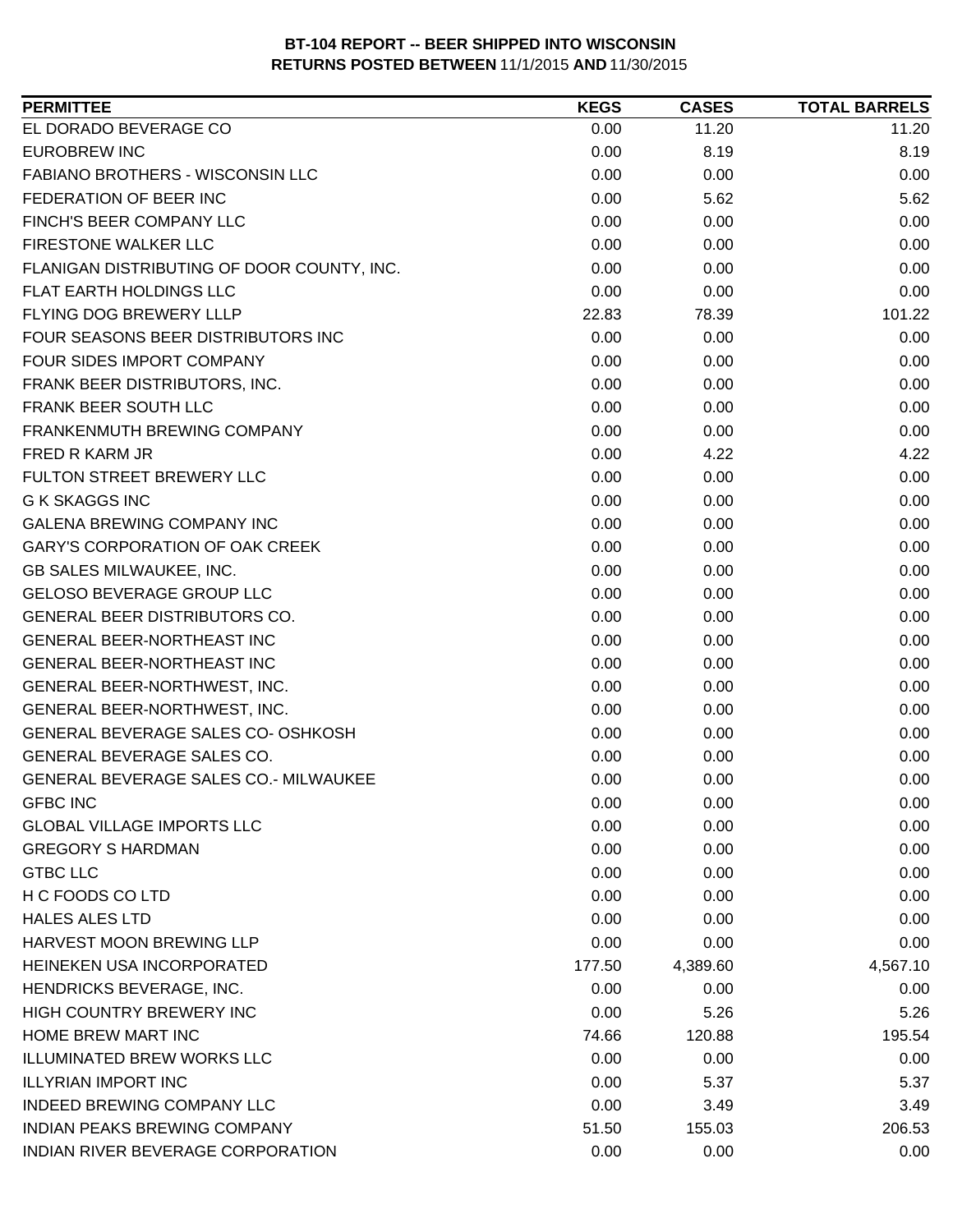| INDIAN WELLS BREWING CO LLC<br>0.00<br>0.00<br>0.00<br>0.00<br>IRL, INCORPORATED<br>0.00<br>0.00<br>0.00<br><b>JASON MARKKULA</b><br>0.00<br>0.00<br>0.00<br>0.00<br>0.00<br>0.00<br>0.00<br><b>JDZ INC</b><br>0.00<br>0.00<br><b>JOHN J COLLETTI</b><br>0.00<br>0.00<br>0.00<br>JOHNSON BROTHERS OF WISCONSIN INC<br>0.00<br>0.00<br>0.00<br>JOHNSON DISTRIBUTING, INC.<br>0.00<br>0.00<br>JOM WINE & SPIRITS INC<br>0.00<br>3.70<br>3.70<br>JOSEPH JAMES BREWING CO INC<br>0.00<br>0.00<br>0.00<br><b>KAREN HOLTON</b><br>0.00<br>0.00<br>0.00<br>KAY BEER DISTRIBUTING, INC.<br>0.00<br>0.00<br>0.00<br>KEWEENAW BREWING CO LLC<br>87.16<br>51.25<br>35.91<br>KOJIMA & INTERNATIONAL ASSOCIATES INC<br>0.00<br>0.00<br>0.00<br><b>KROMBACHER USA LLC</b><br>130.07<br>104.46<br>25.61<br>KYSELA PERE ET FILS LTD<br>0.00<br>0.00<br>0.00<br>LA CROSSE BEVERAGE LLC<br>0.00<br>0.00<br>0.00<br>LABATT USA OPERATING CO LLC<br>57.99<br>1,357.52<br>1,415.51<br><b>LAGUNITAS BREWING CO</b><br>305.00<br>869.97<br>564.97<br>5.70<br>2.00<br>3.70<br>0.00<br>0.00<br>0.00<br>0.00<br>0.00<br>0.00<br>0.00<br>0.00<br>0.00<br>0.00<br>0.00<br>0.00<br>0.00<br>2.18<br>2.18<br>1.50<br>1.00<br>2.50<br>13.67<br>24.60<br>10.93<br>3.48<br>98.88<br>102.36<br><b>LUCID BREWING LLC</b><br>16.36<br>4.17<br>12.19<br>MAD RIVER BREWING COMPANY INC<br>0.00<br>0.00<br>0.00<br>0.00<br>0.00<br>0.00<br>MANNEKEN-BRUSSEL IMPORTS INC<br>10.39<br>12.82<br>23.21<br>0.00<br>305.44<br>305.44<br>MASSACHUSETTS BEVERAGE ALLIANCE LLC<br>0.00<br>0.00<br>0.00<br>0.00<br>0.00<br>0.00<br>MERCHANT DU VIN CORPORATION<br>14.31<br>63.84<br>78.15<br>METROPOLITAN BREWING LLC<br>0.00<br>0.00<br>0.00<br>17.92<br>0.88<br>18.80<br>0.00<br>0.00<br>0.00<br>0.00<br>0.00<br>0.00<br>0.00<br>0.00<br>0.00<br>MILLER BEER OF THE NORTHWOODS, INC.<br>0.00<br>0.00<br>0.00<br>7,941.46<br>780.51<br>7,160.95<br>27,841.70<br>1,007.93<br>26,833.77 | <b>PERMITTEE</b>                     | <b>KEGS</b> | <b>CASES</b> | <b>TOTAL BARRELS</b> |
|--------------------------------------------------------------------------------------------------------------------------------------------------------------------------------------------------------------------------------------------------------------------------------------------------------------------------------------------------------------------------------------------------------------------------------------------------------------------------------------------------------------------------------------------------------------------------------------------------------------------------------------------------------------------------------------------------------------------------------------------------------------------------------------------------------------------------------------------------------------------------------------------------------------------------------------------------------------------------------------------------------------------------------------------------------------------------------------------------------------------------------------------------------------------------------------------------------------------------------------------------------------------------------------------------------------------------------------------------------------------------------------------------------------------------------------------------------------------------------------------------------------------------------------------------------------------------------------------------------------------------------------------------------------------------------------------------------------------------------------------------------------------------------------------------------------------------------------------------------------------------------------------------------------------------------------|--------------------------------------|-------------|--------------|----------------------|
|                                                                                                                                                                                                                                                                                                                                                                                                                                                                                                                                                                                                                                                                                                                                                                                                                                                                                                                                                                                                                                                                                                                                                                                                                                                                                                                                                                                                                                                                                                                                                                                                                                                                                                                                                                                                                                                                                                                                      |                                      |             |              |                      |
|                                                                                                                                                                                                                                                                                                                                                                                                                                                                                                                                                                                                                                                                                                                                                                                                                                                                                                                                                                                                                                                                                                                                                                                                                                                                                                                                                                                                                                                                                                                                                                                                                                                                                                                                                                                                                                                                                                                                      |                                      |             |              |                      |
|                                                                                                                                                                                                                                                                                                                                                                                                                                                                                                                                                                                                                                                                                                                                                                                                                                                                                                                                                                                                                                                                                                                                                                                                                                                                                                                                                                                                                                                                                                                                                                                                                                                                                                                                                                                                                                                                                                                                      |                                      |             |              |                      |
|                                                                                                                                                                                                                                                                                                                                                                                                                                                                                                                                                                                                                                                                                                                                                                                                                                                                                                                                                                                                                                                                                                                                                                                                                                                                                                                                                                                                                                                                                                                                                                                                                                                                                                                                                                                                                                                                                                                                      | <b>JAW PROPERTIES LLC</b>            |             |              |                      |
|                                                                                                                                                                                                                                                                                                                                                                                                                                                                                                                                                                                                                                                                                                                                                                                                                                                                                                                                                                                                                                                                                                                                                                                                                                                                                                                                                                                                                                                                                                                                                                                                                                                                                                                                                                                                                                                                                                                                      |                                      |             |              |                      |
|                                                                                                                                                                                                                                                                                                                                                                                                                                                                                                                                                                                                                                                                                                                                                                                                                                                                                                                                                                                                                                                                                                                                                                                                                                                                                                                                                                                                                                                                                                                                                                                                                                                                                                                                                                                                                                                                                                                                      |                                      |             |              |                      |
|                                                                                                                                                                                                                                                                                                                                                                                                                                                                                                                                                                                                                                                                                                                                                                                                                                                                                                                                                                                                                                                                                                                                                                                                                                                                                                                                                                                                                                                                                                                                                                                                                                                                                                                                                                                                                                                                                                                                      |                                      |             |              |                      |
|                                                                                                                                                                                                                                                                                                                                                                                                                                                                                                                                                                                                                                                                                                                                                                                                                                                                                                                                                                                                                                                                                                                                                                                                                                                                                                                                                                                                                                                                                                                                                                                                                                                                                                                                                                                                                                                                                                                                      |                                      |             |              |                      |
|                                                                                                                                                                                                                                                                                                                                                                                                                                                                                                                                                                                                                                                                                                                                                                                                                                                                                                                                                                                                                                                                                                                                                                                                                                                                                                                                                                                                                                                                                                                                                                                                                                                                                                                                                                                                                                                                                                                                      |                                      |             |              |                      |
|                                                                                                                                                                                                                                                                                                                                                                                                                                                                                                                                                                                                                                                                                                                                                                                                                                                                                                                                                                                                                                                                                                                                                                                                                                                                                                                                                                                                                                                                                                                                                                                                                                                                                                                                                                                                                                                                                                                                      |                                      |             |              |                      |
|                                                                                                                                                                                                                                                                                                                                                                                                                                                                                                                                                                                                                                                                                                                                                                                                                                                                                                                                                                                                                                                                                                                                                                                                                                                                                                                                                                                                                                                                                                                                                                                                                                                                                                                                                                                                                                                                                                                                      |                                      |             |              |                      |
|                                                                                                                                                                                                                                                                                                                                                                                                                                                                                                                                                                                                                                                                                                                                                                                                                                                                                                                                                                                                                                                                                                                                                                                                                                                                                                                                                                                                                                                                                                                                                                                                                                                                                                                                                                                                                                                                                                                                      |                                      |             |              |                      |
|                                                                                                                                                                                                                                                                                                                                                                                                                                                                                                                                                                                                                                                                                                                                                                                                                                                                                                                                                                                                                                                                                                                                                                                                                                                                                                                                                                                                                                                                                                                                                                                                                                                                                                                                                                                                                                                                                                                                      |                                      |             |              |                      |
|                                                                                                                                                                                                                                                                                                                                                                                                                                                                                                                                                                                                                                                                                                                                                                                                                                                                                                                                                                                                                                                                                                                                                                                                                                                                                                                                                                                                                                                                                                                                                                                                                                                                                                                                                                                                                                                                                                                                      |                                      |             |              |                      |
|                                                                                                                                                                                                                                                                                                                                                                                                                                                                                                                                                                                                                                                                                                                                                                                                                                                                                                                                                                                                                                                                                                                                                                                                                                                                                                                                                                                                                                                                                                                                                                                                                                                                                                                                                                                                                                                                                                                                      |                                      |             |              |                      |
|                                                                                                                                                                                                                                                                                                                                                                                                                                                                                                                                                                                                                                                                                                                                                                                                                                                                                                                                                                                                                                                                                                                                                                                                                                                                                                                                                                                                                                                                                                                                                                                                                                                                                                                                                                                                                                                                                                                                      |                                      |             |              |                      |
|                                                                                                                                                                                                                                                                                                                                                                                                                                                                                                                                                                                                                                                                                                                                                                                                                                                                                                                                                                                                                                                                                                                                                                                                                                                                                                                                                                                                                                                                                                                                                                                                                                                                                                                                                                                                                                                                                                                                      |                                      |             |              |                      |
|                                                                                                                                                                                                                                                                                                                                                                                                                                                                                                                                                                                                                                                                                                                                                                                                                                                                                                                                                                                                                                                                                                                                                                                                                                                                                                                                                                                                                                                                                                                                                                                                                                                                                                                                                                                                                                                                                                                                      |                                      |             |              |                      |
|                                                                                                                                                                                                                                                                                                                                                                                                                                                                                                                                                                                                                                                                                                                                                                                                                                                                                                                                                                                                                                                                                                                                                                                                                                                                                                                                                                                                                                                                                                                                                                                                                                                                                                                                                                                                                                                                                                                                      |                                      |             |              |                      |
|                                                                                                                                                                                                                                                                                                                                                                                                                                                                                                                                                                                                                                                                                                                                                                                                                                                                                                                                                                                                                                                                                                                                                                                                                                                                                                                                                                                                                                                                                                                                                                                                                                                                                                                                                                                                                                                                                                                                      | LAKE SUPERIOR BREWING CO LLC         |             |              |                      |
|                                                                                                                                                                                                                                                                                                                                                                                                                                                                                                                                                                                                                                                                                                                                                                                                                                                                                                                                                                                                                                                                                                                                                                                                                                                                                                                                                                                                                                                                                                                                                                                                                                                                                                                                                                                                                                                                                                                                      | LARRY'S DISTRIBUTING CO., INC.       |             |              |                      |
|                                                                                                                                                                                                                                                                                                                                                                                                                                                                                                                                                                                                                                                                                                                                                                                                                                                                                                                                                                                                                                                                                                                                                                                                                                                                                                                                                                                                                                                                                                                                                                                                                                                                                                                                                                                                                                                                                                                                      | LEAMON MERCANTILE CO. CORP           |             |              |                      |
|                                                                                                                                                                                                                                                                                                                                                                                                                                                                                                                                                                                                                                                                                                                                                                                                                                                                                                                                                                                                                                                                                                                                                                                                                                                                                                                                                                                                                                                                                                                                                                                                                                                                                                                                                                                                                                                                                                                                      | LEE BEVERAGE OF WISCONSIN LLC        |             |              |                      |
|                                                                                                                                                                                                                                                                                                                                                                                                                                                                                                                                                                                                                                                                                                                                                                                                                                                                                                                                                                                                                                                                                                                                                                                                                                                                                                                                                                                                                                                                                                                                                                                                                                                                                                                                                                                                                                                                                                                                      | LEE BEVERAGE OF WISCONSIN LLC        |             |              |                      |
|                                                                                                                                                                                                                                                                                                                                                                                                                                                                                                                                                                                                                                                                                                                                                                                                                                                                                                                                                                                                                                                                                                                                                                                                                                                                                                                                                                                                                                                                                                                                                                                                                                                                                                                                                                                                                                                                                                                                      | LEFT COAST BREWING CO                |             |              |                      |
|                                                                                                                                                                                                                                                                                                                                                                                                                                                                                                                                                                                                                                                                                                                                                                                                                                                                                                                                                                                                                                                                                                                                                                                                                                                                                                                                                                                                                                                                                                                                                                                                                                                                                                                                                                                                                                                                                                                                      | LENA BEVERAGE COMPANY                |             |              |                      |
|                                                                                                                                                                                                                                                                                                                                                                                                                                                                                                                                                                                                                                                                                                                                                                                                                                                                                                                                                                                                                                                                                                                                                                                                                                                                                                                                                                                                                                                                                                                                                                                                                                                                                                                                                                                                                                                                                                                                      | LIFT BRIDGE BREWING TECHNOLOGIES LLC |             |              |                      |
|                                                                                                                                                                                                                                                                                                                                                                                                                                                                                                                                                                                                                                                                                                                                                                                                                                                                                                                                                                                                                                                                                                                                                                                                                                                                                                                                                                                                                                                                                                                                                                                                                                                                                                                                                                                                                                                                                                                                      | LOUIS GLUNZ BEER INC                 |             |              |                      |
|                                                                                                                                                                                                                                                                                                                                                                                                                                                                                                                                                                                                                                                                                                                                                                                                                                                                                                                                                                                                                                                                                                                                                                                                                                                                                                                                                                                                                                                                                                                                                                                                                                                                                                                                                                                                                                                                                                                                      |                                      |             |              |                      |
|                                                                                                                                                                                                                                                                                                                                                                                                                                                                                                                                                                                                                                                                                                                                                                                                                                                                                                                                                                                                                                                                                                                                                                                                                                                                                                                                                                                                                                                                                                                                                                                                                                                                                                                                                                                                                                                                                                                                      |                                      |             |              |                      |
|                                                                                                                                                                                                                                                                                                                                                                                                                                                                                                                                                                                                                                                                                                                                                                                                                                                                                                                                                                                                                                                                                                                                                                                                                                                                                                                                                                                                                                                                                                                                                                                                                                                                                                                                                                                                                                                                                                                                      | <b>MANKATO BREWERY LLC</b>           |             |              |                      |
|                                                                                                                                                                                                                                                                                                                                                                                                                                                                                                                                                                                                                                                                                                                                                                                                                                                                                                                                                                                                                                                                                                                                                                                                                                                                                                                                                                                                                                                                                                                                                                                                                                                                                                                                                                                                                                                                                                                                      |                                      |             |              |                      |
|                                                                                                                                                                                                                                                                                                                                                                                                                                                                                                                                                                                                                                                                                                                                                                                                                                                                                                                                                                                                                                                                                                                                                                                                                                                                                                                                                                                                                                                                                                                                                                                                                                                                                                                                                                                                                                                                                                                                      | <b>MARK ANTHONY BRANDS INC</b>       |             |              |                      |
|                                                                                                                                                                                                                                                                                                                                                                                                                                                                                                                                                                                                                                                                                                                                                                                                                                                                                                                                                                                                                                                                                                                                                                                                                                                                                                                                                                                                                                                                                                                                                                                                                                                                                                                                                                                                                                                                                                                                      |                                      |             |              |                      |
|                                                                                                                                                                                                                                                                                                                                                                                                                                                                                                                                                                                                                                                                                                                                                                                                                                                                                                                                                                                                                                                                                                                                                                                                                                                                                                                                                                                                                                                                                                                                                                                                                                                                                                                                                                                                                                                                                                                                      | MATT BREWING CO INC                  |             |              |                      |
|                                                                                                                                                                                                                                                                                                                                                                                                                                                                                                                                                                                                                                                                                                                                                                                                                                                                                                                                                                                                                                                                                                                                                                                                                                                                                                                                                                                                                                                                                                                                                                                                                                                                                                                                                                                                                                                                                                                                      |                                      |             |              |                      |
|                                                                                                                                                                                                                                                                                                                                                                                                                                                                                                                                                                                                                                                                                                                                                                                                                                                                                                                                                                                                                                                                                                                                                                                                                                                                                                                                                                                                                                                                                                                                                                                                                                                                                                                                                                                                                                                                                                                                      |                                      |             |              |                      |
|                                                                                                                                                                                                                                                                                                                                                                                                                                                                                                                                                                                                                                                                                                                                                                                                                                                                                                                                                                                                                                                                                                                                                                                                                                                                                                                                                                                                                                                                                                                                                                                                                                                                                                                                                                                                                                                                                                                                      | <b>MHW LTD</b>                       |             |              |                      |
|                                                                                                                                                                                                                                                                                                                                                                                                                                                                                                                                                                                                                                                                                                                                                                                                                                                                                                                                                                                                                                                                                                                                                                                                                                                                                                                                                                                                                                                                                                                                                                                                                                                                                                                                                                                                                                                                                                                                      | MICHAEL G ANSAY                      |             |              |                      |
|                                                                                                                                                                                                                                                                                                                                                                                                                                                                                                                                                                                                                                                                                                                                                                                                                                                                                                                                                                                                                                                                                                                                                                                                                                                                                                                                                                                                                                                                                                                                                                                                                                                                                                                                                                                                                                                                                                                                      | MICHAUD DISTRIBUTING INC             |             |              |                      |
|                                                                                                                                                                                                                                                                                                                                                                                                                                                                                                                                                                                                                                                                                                                                                                                                                                                                                                                                                                                                                                                                                                                                                                                                                                                                                                                                                                                                                                                                                                                                                                                                                                                                                                                                                                                                                                                                                                                                      | MID-WISCONSIN BEVERAGE, INC.         |             |              |                      |
|                                                                                                                                                                                                                                                                                                                                                                                                                                                                                                                                                                                                                                                                                                                                                                                                                                                                                                                                                                                                                                                                                                                                                                                                                                                                                                                                                                                                                                                                                                                                                                                                                                                                                                                                                                                                                                                                                                                                      |                                      |             |              |                      |
|                                                                                                                                                                                                                                                                                                                                                                                                                                                                                                                                                                                                                                                                                                                                                                                                                                                                                                                                                                                                                                                                                                                                                                                                                                                                                                                                                                                                                                                                                                                                                                                                                                                                                                                                                                                                                                                                                                                                      | <b>MILLERCOORS LLC</b>               |             |              |                      |
|                                                                                                                                                                                                                                                                                                                                                                                                                                                                                                                                                                                                                                                                                                                                                                                                                                                                                                                                                                                                                                                                                                                                                                                                                                                                                                                                                                                                                                                                                                                                                                                                                                                                                                                                                                                                                                                                                                                                      | MILLERCOORS LLC                      |             |              |                      |
|                                                                                                                                                                                                                                                                                                                                                                                                                                                                                                                                                                                                                                                                                                                                                                                                                                                                                                                                                                                                                                                                                                                                                                                                                                                                                                                                                                                                                                                                                                                                                                                                                                                                                                                                                                                                                                                                                                                                      | MILLSTREAM INVESTMENTS INC           | 0.00        | 2.18         | 2.18                 |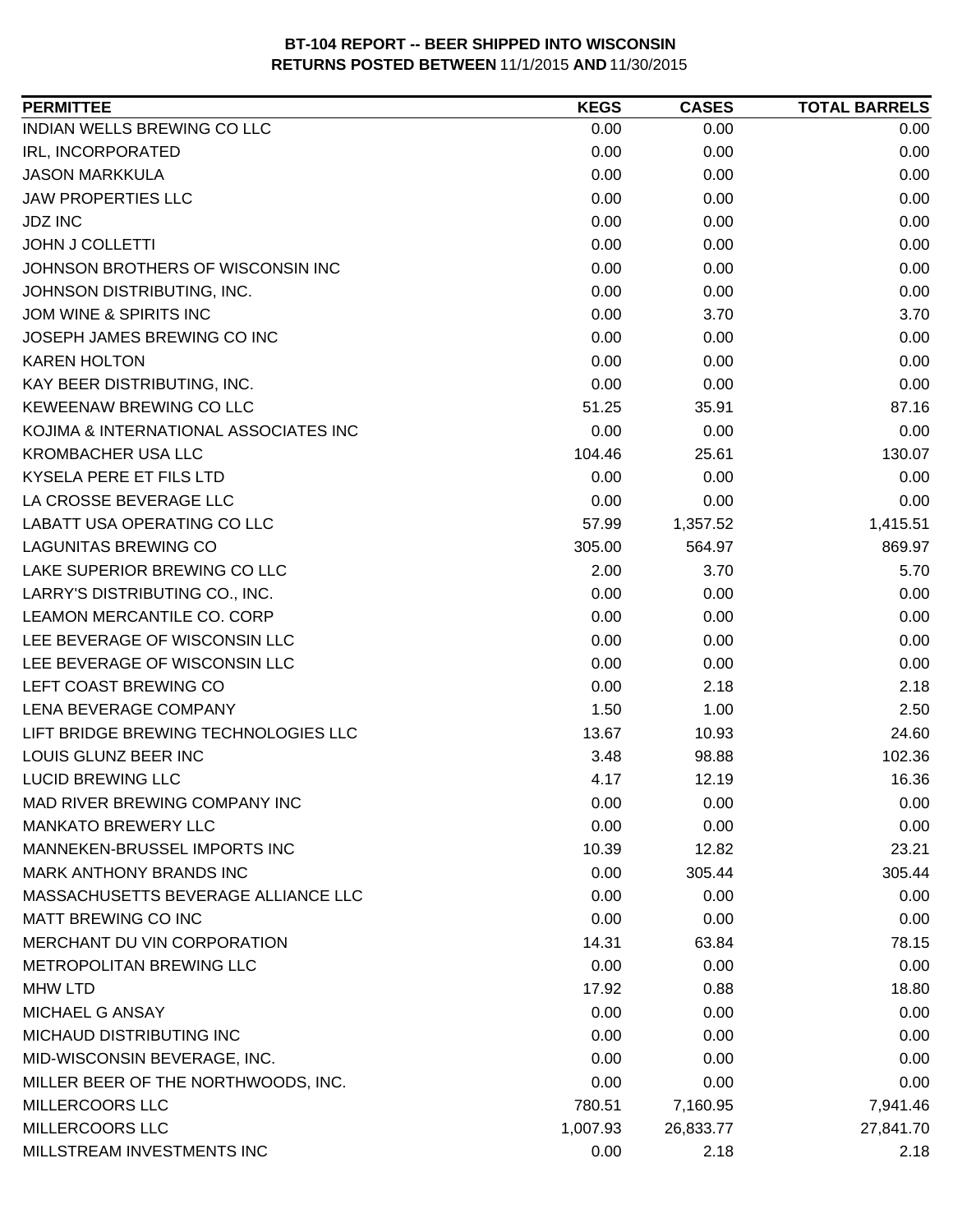| <b>PERMITTEE</b>                     | <b>KEGS</b> | <b>CASES</b> | <b>TOTAL BARRELS</b> |
|--------------------------------------|-------------|--------------|----------------------|
| MOR-DALL ENTERPRISES INC.            | 15.50       | 40.90        | 56.40                |
| MOTHER LODE BREWING LLC              | 0.00        | 0.00         | 0.00                 |
| MOUNTAINEER HOLDINGS LLC             | 0.00        | 18.33        | 18.33                |
| <b>MOYLANS BREWING CO LTD</b>        | 0.00        | 0.00         | 0.00                 |
| MUTUAL WHOLESALE LIQUOR INC          | 0.00        | 0.00         | 0.00                 |
| NDC SYSTEMS LP                       | 103.96      | 0.00         | 103.96               |
| NEBRASKA BREWING CO INC              | 4.31        | 0.00         | 4.31                 |
| NEEDHAM DISTRIBUTING CO., INC.       | 0.00        | 0.00         | 0.00                 |
| NEW BELGIUM BREWING COMPANY INC      | 806.14      | 2,562.24     | 3,368.38             |
| NEW HOLLAND BREWING CO LLC           | 26.33       | 59.81        | 86.14                |
| NEW PLANET BEER COMPANY              | 0.00        | 0.00         | 0.00                 |
| NEW YORK MUTUAL TRADING CO INC       | 0.00        | 0.00         | 0.00                 |
| NOELKE DISTRIBUTORS, INC.            | 0.00        | 0.00         | 0.00                 |
| NORTH COAST BREWING CO INC           | 14.17       | 39.14        | 53.31                |
| NORTHWEST BEVERAGES, INC.            | 0.00        | 0.00         | 0.00                 |
| NOUVEAU VENTURES LLC                 | 0.00        | 0.00         | 0.00                 |
| ONION PUB & BREWERY INC              | 0.00        | 0.00         | 0.00                 |
| OREGON BREWING COMPANY INC           | 16.61       | 43.19        | 59.80                |
| OTT SCHWEITZER DISTRIBUTORSHIP, INC. | 0.00        | 0.00         | 0.00                 |
| PABST BREWING COMPANY                | 2,661.58    | 0.00         | 2,661.58             |
| PAMPA BEVERAGES LLC                  | 0.00        | 0.00         | 0.00                 |
| PARADOX BEER COMPANY INC             | 0.00        | 0.00         | 0.00                 |
| PARK RIDGE DISTRIBUTING, INC.        | 0.00        | 0.00         | 0.00                 |
| PATERNO IMPORTS LTD                  | 0.00        | 0.00         | 0.00                 |
| PAULANER USA LLC                     | 178.84      | 239.17       | 418.01               |
| PEHLER DISTRIBUTING, INC.            | 0.00        | 0.00         | 0.00                 |
| PERENNIAL PARTNERS LLC               | 12.84       | 4.59         | 17.43                |
| PHIL KNUTSEN                         | 8.00        | 74.13        | 82.13                |
| PHILLIPS WINE COMPANY                | 0.00        | 0.00         | 0.00                 |
| PRO-LIQUITECH LLC                    | 0.00        | 0.00         | 0.00                 |
| PROST BREWING COMPANY LLC            | 16.00       | 35.71        | 51.71                |
| RANGE BEVERAGE, INCORPORATED         | 0.00        | 0.00         | 0.00                 |
| <b>RAVEN BRANDS INC</b>              | 0.00        | 0.00         | 0.00                 |
| <b>REINHARD PUCHERT</b>              | 0.00        | 0.00         | 0.00                 |
| RELETA BREWING COMPANY LLC           | 0.00        | 0.00         | 0.00                 |
| RICHARD D KATECHIS                   | 51.69       | 164.06       | 215.75               |
| RIVER CITY DISTRIBUTING CO., INC.    | 0.00        | 0.00         | 0.00                 |
| ROZANE B ZAMBRANO                    | 0.00        | 0.00         | 0.00                 |
| S & H INDEPENDENT PREMIUM BRANDS LLC | 191.10      | 0.00         | 191.10               |
| S. & S. DISTRIBUTING, INC.           | 0.00        | 0.00         | 0.00                 |
| S. & S. DISTRIBUTING, INC.           | 0.00        | 0.00         | 0.00                 |
| SABEMOS BEVERAGES LLC                | 0.00        | 0.00         | 0.00                 |
| SAPPORO USA INC                      | 3.40        | 32.38        | 35.78                |
| SARATOGA LIQUOR CO., INC.            | 0.00        | 0.00         | 0.00                 |
| SAUGATUCK BREWING COMPANY INC        | 13.01       | 25.41        | 38.42                |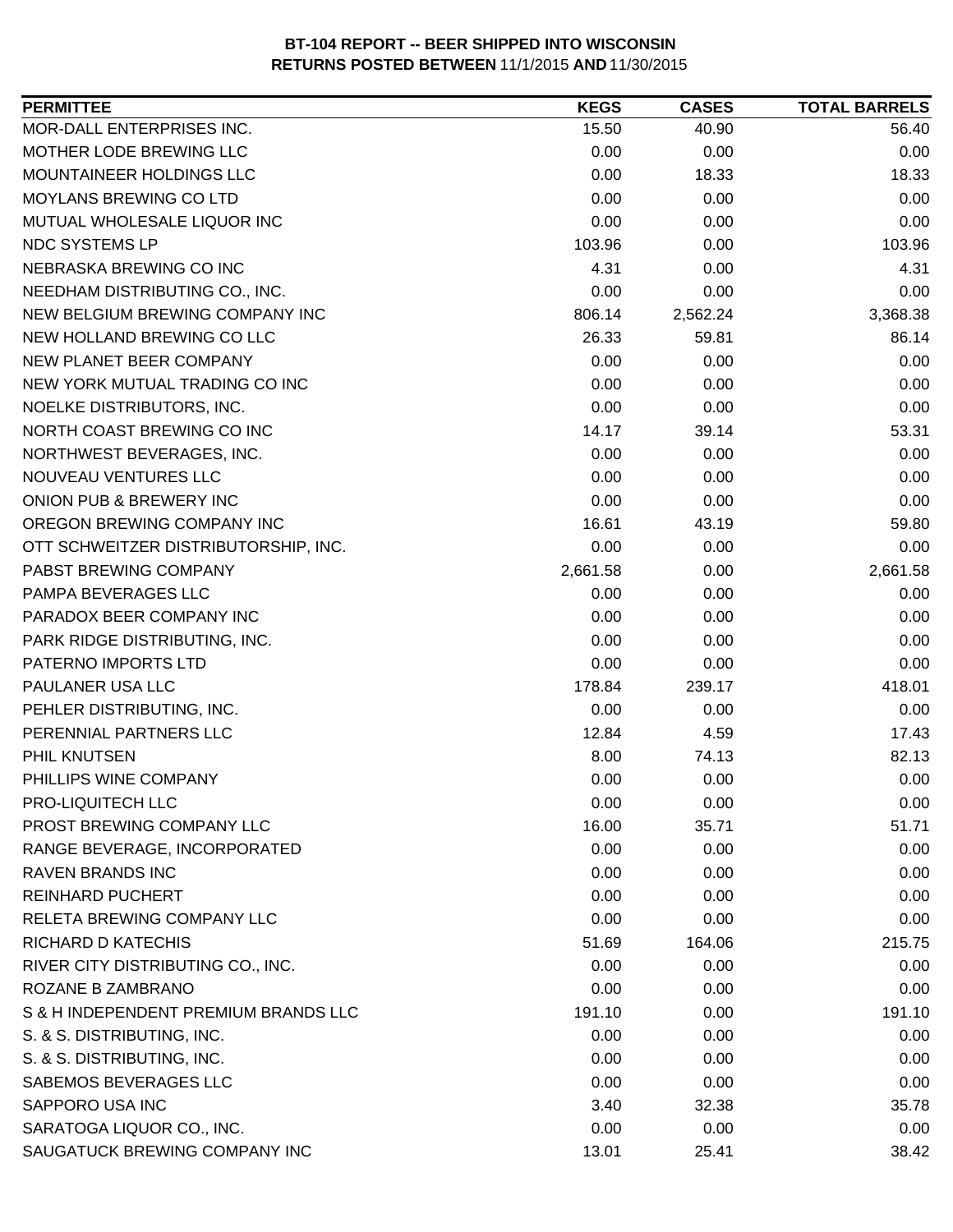| <b>PERMITTEE</b>                        | <b>KEGS</b> | <b>CASES</b> | <b>TOTAL BARRELS</b> |
|-----------------------------------------|-------------|--------------|----------------------|
| SCHNEIDER DISTRIBUTING CO., INC.        | 0.00        | 0.00         | 0.00                 |
| SCUTTLEBUTT BREWING CO LLC              | 0.00        | 0.00         | 0.00                 |
| <b>SHANE WELCH</b>                      | 25.02       | 44.57        | 69.59                |
| SHELTON BROTHERS INC                    | 0.50        | 39.63        | 40.13                |
| <b>SHORTS BREWING COMPANY</b>           | 0.00        | 0.00         | 0.00                 |
| SIERRA NEVADA BREWING COMPANY           | 115.09      | 980.18       | 1,095.27             |
| SINGHA NORTH AMERICA INC                | 0.00        | 0.00         | 0.00                 |
| SMUTTYNOSE BREWING CO INC               | 3.67        | 12.34        | 16.01                |
| SOLEMN OATH BREWERY LLC                 | 0.00        | 0.00         | 0.00                 |
| SOUTHERN TIER BREWING COMPANY II LLC    | 19.97       | 76.97        | 96.94                |
| <b>SRB OPERATIONS LLC</b>               | 0.00        | 0.00         | 0.00                 |
| ST KILLIAN IMPORTING CO INC             | 35.52       | 201.41       | 236.93               |
| STANLEY STAWSKI DIST CO INC             | 0.00        | 20.87        | 20.87                |
| STEINBECK BREWING COMPANY               | 0.00        | 0.00         | 0.00                 |
| SUMMIT BREWING COMPANY                  | 104.67      | 266.40       | 371.07               |
| <b>SUPERIOR BEVERAGES LLC</b>           | 0.00        | 0.00         | 0.00                 |
| <b>SURLY BREWING COMPANY</b>            | 258.15      | 305.26       | 563.41               |
| <b>SYLWESTER KOLAKOWSKI</b>             | 0.00        | 0.00         | 0.00                 |
| TABLEBLUFF BREWING CO INC               | 0.00        | 0.00         | 0.00                 |
| TALLGRASS BREWING COMPANY INC           | 7.53        | 31.35        | 38.88                |
| THE BRUERY LLC                          | 12.50       | 21.55        | 34.05                |
| THE GAMBRINUS COMPANY                   | 90.00       | 162.59       | 252.59               |
| THE GREAT LAKES BREWING CO              | 61.50       | 125.42       | 186.92               |
| THE R.S. LIPMAN COMPANY                 | 0.00        | 0.00         | 0.00                 |
| THE VETERAN BEVERAGE COMPANY            | 48.00       | 91.45        | 139.45               |
| THREE FLOYDS BREWING LLC                | 84.17       | 155.50       | 239.67               |
| <b>TODD FYTEN</b>                       | 0.00        | 0.00         | 0.00                 |
| <b>TOPPLING GOLIATH INC</b>             | 6.67        | 121.24       | 127.91               |
| TRIANGLE DISTRIBUTING COMPANY, INC.     | 0.00        | 0.00         | 0.00                 |
| <b>TWO BROTHERS BREWING COMPANY</b>     | 31.67       | 66.56        | 98.23                |
| UINTA BREWING COMPANY                   | 0.00        | 0.00         | 0.00                 |
| UNE ANNEE BREWERY LLC                   | 7.83        | 0.00         | 7.83                 |
| UNITED STATES BEVERAGE LLC              | 21.90       | 94.13        | 116.03               |
| UNITED STATES DISTILLED PRODUCTS CO.    | 0.00        | 29.28        | 29.28                |
| UNITY VIBRATION LIVING KOMBUCHA TEA LLC | 0.00        | 0.00         | 0.00                 |
| UPLAND BREWING COMPANY INC              | 7.00        | 13.97        | 20.97                |
| UTAH BREWERS COOPERATIVE LC             | 4.63        | 11.75        | 16.38                |
| <b>VERMONT HARD CIDER COMPANY LLC</b>   | 0.00        | 0.00         | 0.00                 |
| <b>VICTORY BREWING COMPANY</b>          | 8.00        | 37.74        | 45.74                |
| VINO.COM LLC                            | 8.00        | 36.86        | 44.86                |
| WARSTEINER IMPORTERS AGENCY INC         | 10.23       | 3.05         | 13.28                |
| <b>WDI LLC</b>                          | 0.00        | 0.00         | 0.00                 |
| <b>WDI LLC</b>                          | 0.00        | 0.00         | 0.00                 |
| <b>WEIN BAUER INC</b>                   | 0.00        | 0.00         | 0.00                 |
| <b>WETTEN IMPORTERS INC</b>             | 9.46        | 32.60        | 42.06                |
|                                         |             |              |                      |